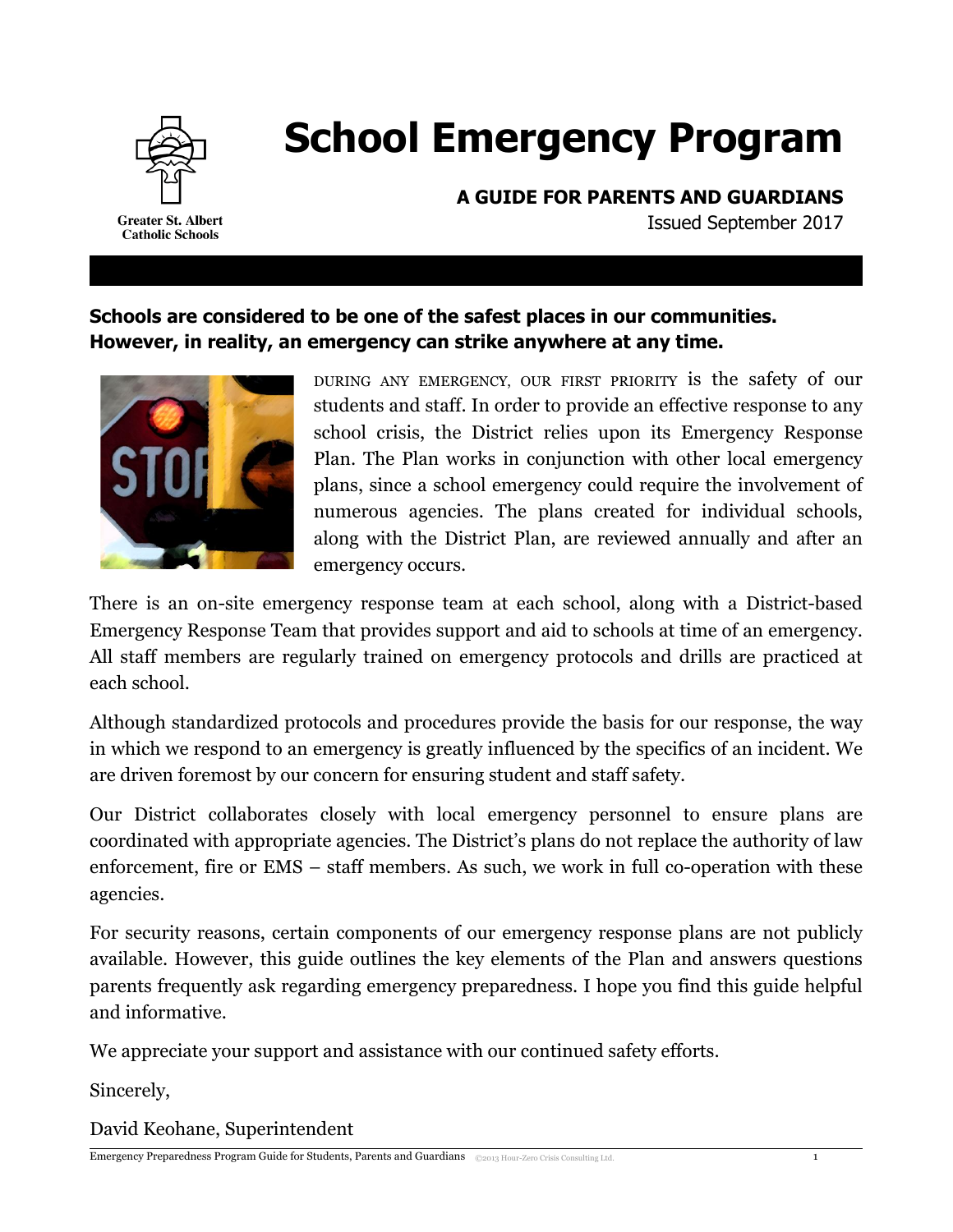THROUGHOUT THE YEAR, SCHOOLS CONDUCT TRAINING AND DRILLS to help better prepare students and staff for possible emergency situations. When a school is confronted with an emergency, staff will assess the situation and then decide on a course of action.

Schools conduct drills throughout the year to rehearse emergency procedures. These exercises prepare students and staff to act quickly and help to minimize a child's fear during a real emergency.

In addition to the procedures described below, schools also practice protocols such as "Drop-Cover-Hold," a method of protecting vital body parts during some natural disasters, and conduct fire drills. All staff and students are required to participate in these drills.

| <b>Lock-Down</b>                 | Lock-Downs are usually used in response to acts or threats of violence to students<br>and/or staff directly impacting the school. During a Lock-Down all doors to and within<br>the school are locked. No one is permitted in or out of any area once it has been<br>locked. Students and staff must respond very quickly to a Lock-Down command to get<br>to a safe location before doors are locked. No one, other than law enforcement, is<br>permitted access to the building until the Lock-Down is over.                     |
|----------------------------------|------------------------------------------------------------------------------------------------------------------------------------------------------------------------------------------------------------------------------------------------------------------------------------------------------------------------------------------------------------------------------------------------------------------------------------------------------------------------------------------------------------------------------------|
|                                  |                                                                                                                                                                                                                                                                                                                                                                                                                                                                                                                                    |
| <b>Hold and</b><br><b>Secure</b> | Hold and Secure is used in response to security threats or criminal activity outside the<br>school. During a Hold and Secure, all entrance doors to the school are locked, with no<br>one permitted in or out of the building. No one, other than law enforcement, is<br>permitted access to the building until the Hold and Secure has been cleared.                                                                                                                                                                              |
|                                  |                                                                                                                                                                                                                                                                                                                                                                                                                                                                                                                                    |
| Shelter-in-<br><b>Place</b>      | Generally, Shelter-in-Place is used during an environmental emergency, such as severe<br>storms or chemical spills. During a Shelter-in-Place, students and staff retreat to safe<br>zones to seek shelter. This includes having students or staff who are outdoors come<br>back into the school. Each school's emergency response plan identifies the safest<br>location for its occupants and how to seal a room from hazardous conditions. Students<br>will not be released or dismissed until the situation has been resolved. |
|                                  |                                                                                                                                                                                                                                                                                                                                                                                                                                                                                                                                    |
| <b>Evacuation</b>                | An Evacuation requires all students and staff to leave the school and go to an alternate<br>location. This may mean only going outside and away from the building until it is safe<br>to re-enter the school. In other cases, students and staff may need to go to an<br>evacuation center. Parents will be informed of the alternate location through the<br>school's Crisis Notification Network.                                                                                                                                |
|                                  |                                                                                                                                                                                                                                                                                                                                                                                                                                                                                                                                    |
| <b>Dismissal</b>                 | Under some circumstances, it may be determined that it is best to dismiss students to<br>their homes and families as expeditiously as possible. Should this be the case, every<br>attempt will be made to alert the emergency contact for each student of the situation<br>and to ensure young students are not left unsupervised.                                                                                                                                                                                                 |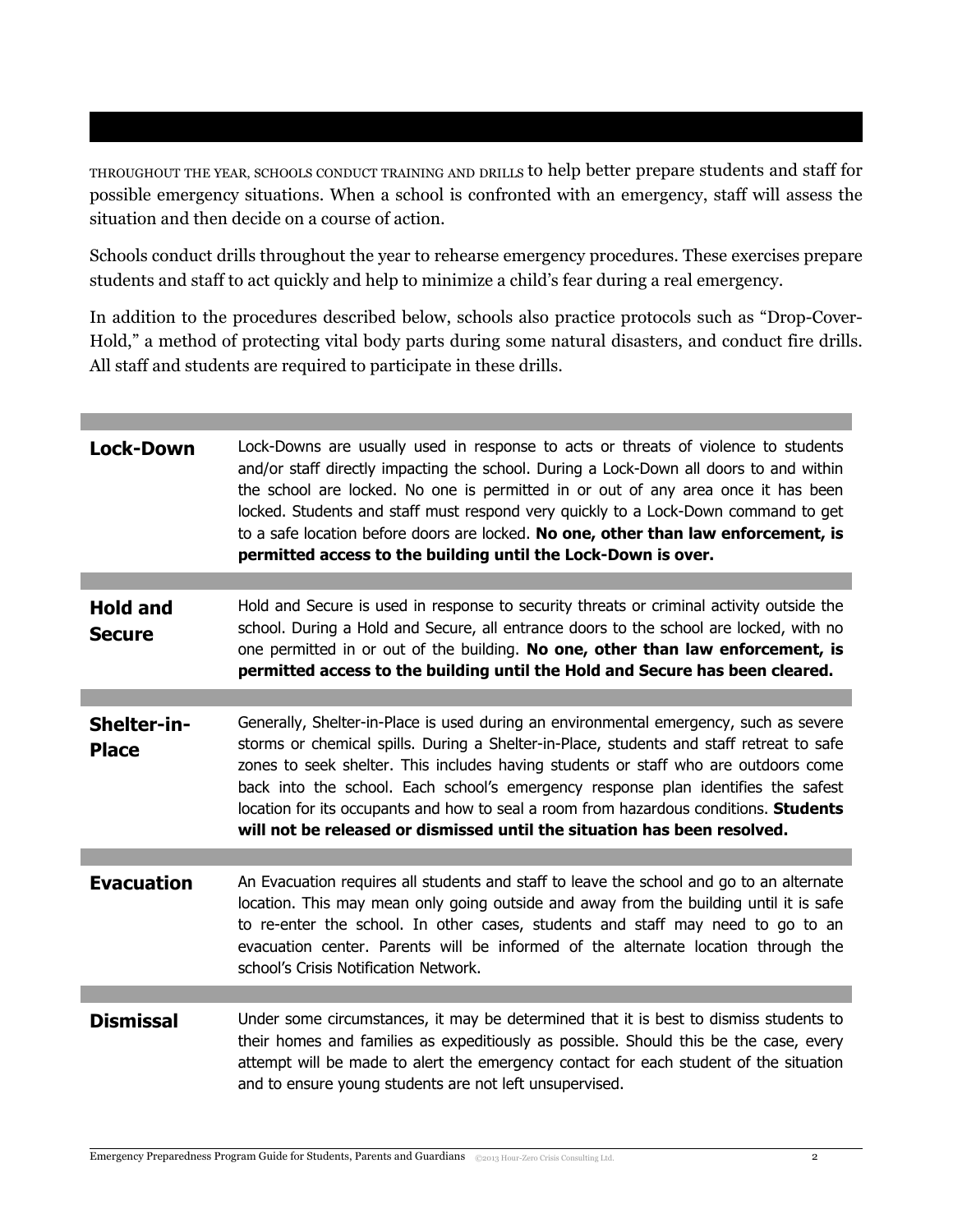

WE RECOGNIZE THAT WHEN AN EMERGENCY OCCURS parents will be worried and want to be reunited with their child as quickly as possible. It is our intention to make this happen. However, to ensure every child's safety and the safety of staff, specific procedures have been established for releasing students.

Parents are asked to adhere to the parent-child reunification procedures listed below. Staff will work hard to ensure these procedures take place without delay. However, please understand the process will still take some time: we ask for your patience when you arrive at the Parent-Child Reunion Area.

## **Parent-Child Reunion Procedures**

- 1. **A Parent-Child Reunion Area will be established**. Parents will be notified at the time of the emergency of the Reunion Area's location. The location may not be at the school — the location will depend on the specifics of the emergency.
- 2. **You will be required to fill out a Student Release Request Form.** This ensures all students are accounted for at all times and students are only released to authorized individuals.
- 3. **Students will only be released to an individual designated as legal guardian or emergency contact** on the student's Emergency Card, which is completed at time of school registration. Please be sure to keep this information current with your school, as the school will only release a child to someone listed as an Emergency Contact — there will be no exceptions.
- 4. **Valid identification is required to pick up your child**. This is required to protect your child from any unauthorized individuals attempting to pick up students. Even if school personnel know you, you must still present I.D. as the school may be receiving assistance from other schools or outside agencies.
- 5. **You will be required to sign for the release of your child.** This is extremely important, as it ensures your child, along with other students, are accounted for at all times. Please do not just take your child from the school or evacuation center without signing for his/her release.
- 6. **Once you have been reunited with your child, please leave the area immediately**. This is for your own safety and that of your child.

**If you are unable to pick up your child**, he/she will be kept at the Parent-Child Reunion Center until alternate arrangements can be made. Your child will be supervised at all times.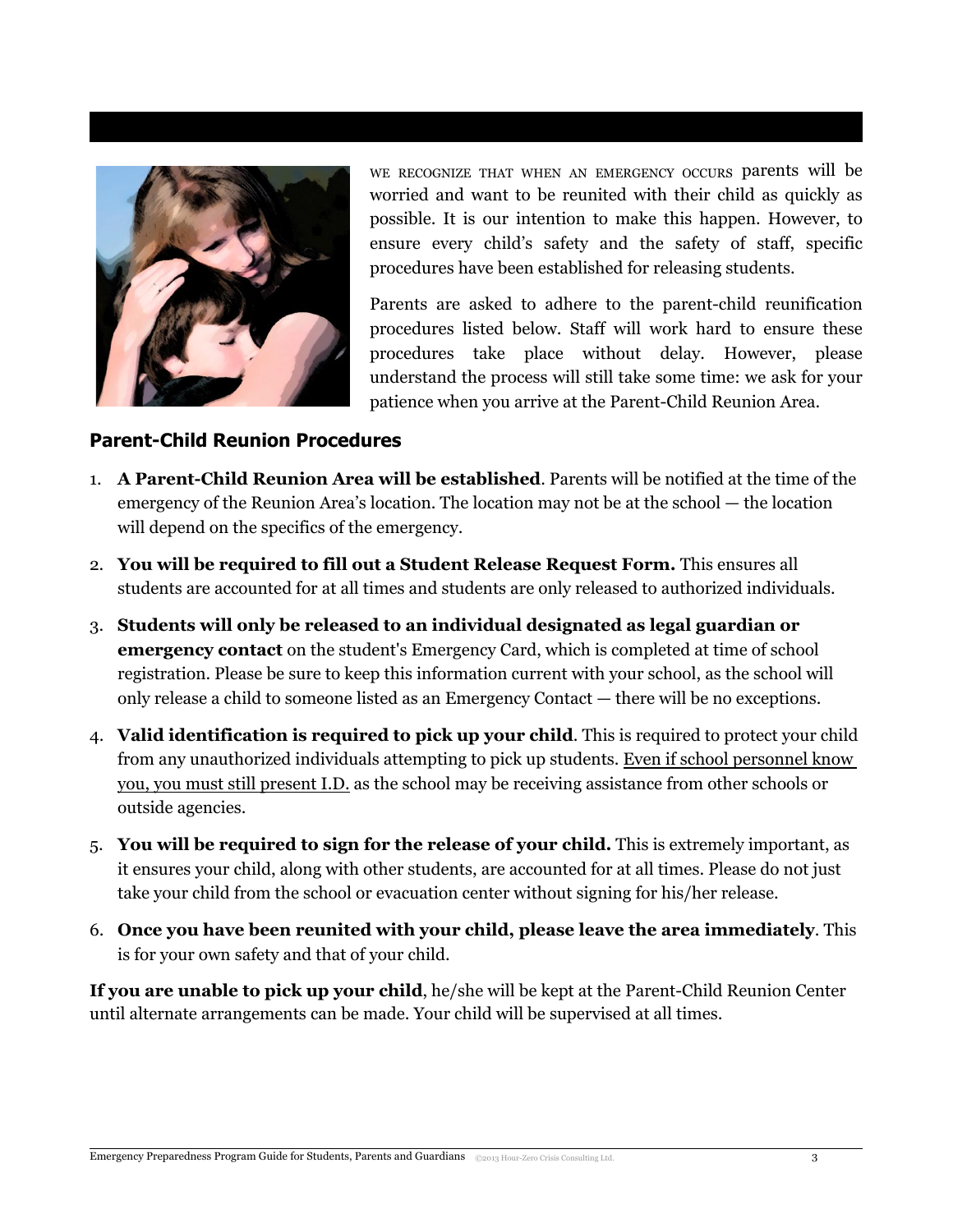

ALTHOUGH YOUR NATURAL INSTINCTS IN AN EMERGENCY may be to go to the school to safeguard your child, please understand that doing so could impede the response to the situation. Going to the school may interfere with emergency crews' and school personnel's efforts to deal with the emergency. Extra vehicles and people at the site make the task more difficult. Please follow the instructions provided to you through the communications channels outlined below. **Please do not come to the school to pick up your child unless requested to do so.**

**If you arrive at the school in the midst of an emergency**, please respect the protocol in progress. While we understand personal circumstances or initial reactions might move you to do something contrary to the school's established procedures, we cannot compromise the safety of students or staff to accommodate individual requests that could put anyone at risk.

### **Please DO NOT CALL THE SCHOOL and DO NOT CALL YOUR CHILD'S CELL PHONE.**

Parents are asked not to call the school or their child's cell phone during an emergency.

- Phone systems need to remain available for handling the actual emergency.
- Overloading the system may mean the school cannot communicate with first responders.
- Calling your child's cell phone during an emergency may be putting them at higher risk by disclosing their location or drawing attention to them during a lock-down.
- Experts advise that under some circumstances cell phones and other electric devices may actually act as an ignition source for fires or explosions.

DURING AN EMERGENCY, it is unlikely you will be able to reach the school by phone. We will, however, make every effort to contact parents directly or by one of the methods noted below.

#### **Crisis Notification Network and/or the Media**

Parents will be alerted to emergency situations via the School's Crisis Notification Network (phone or electronic notifications) and local media. Stay tuned to local TV and radio stations for news alerts.

#### **Website, Social Media and Community Hotline**

The District will also keep parents informed by posting information regarding the emergency on the District website, through social media and recordings on the District Community Hotline.

#### **Website www.gsacrd.ab.ca**

**Twitter twitter.com/gsacrd Facebook www.facebook.com/gsacrd**